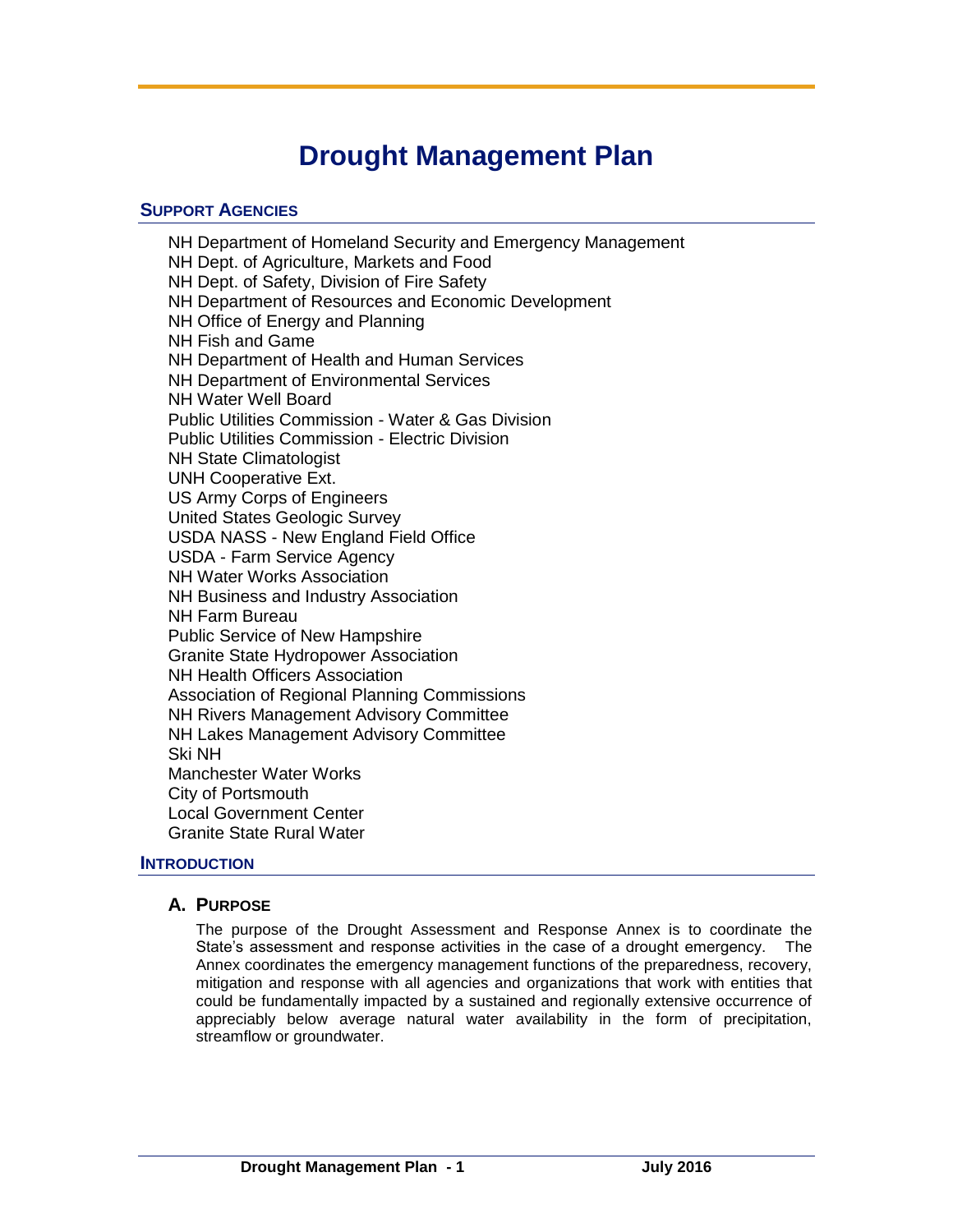# **B. SCOPE**

This annex supports the New Hampshire Emergency Operations Plan and outlines drought-specific actions and coordination procedures the State Emergency Operations Center and other state agencies take and follow when drought conditions threaten New Hampshire. It is intended to provide:

- **1.** A systemic, effective method for assessing and responding to the impacts of drought on water supply, agriculture, business, the environment and recreation in New Hampshire;
- **2.** Procedures for monitoring selected climatic, hydrologic, water-supply and water use data as a means of determining the potential for drought to occur or to continue; and
- **3.** A delineation of regional assessment units (e.g. Drought Management Areas) to monitor for the occurrence of drought on a regional basis.

## **SITUATION AND PLANNING ASSUMPTIONS**

## **A. SITUATION**

- **1.** Drought conditions may exist simultaneously over several states or be confined to a small area or areas within a single state. Likewise, the severity or effects of drought may vary considerably due to a variety of factors, such as unequal distribution of rainfall, differences in topography and soil, varying drainage patterns and differing geologic formations.
- **2.** Drought is a cyclical weather phenomenon that can have a profound impact upon the physical environment and social systems of New Hampshire. These impacts are often ambiguous and complex. They are usually related to water use activities such as agriculture, commerce, tourism, fire suppression and wildlife preservation. Reductions in electrical power generation and water quality are also likely. Because drought is progressive in nature and comes on slowly, it is often not recognized until it reaches a severe level.
- **3.** New Hampshire needs a Drought Assessment and Response Plan that provides for a system for assessing a drought cycle's progress and for determining when to institute a formal drought response from State government. Such a plan enhances the State's ability to apply limited resources and reduce the effects of drought.

#### **B. PLANNING ASSUMPTIONS**

- **1.** Drought reduces the amount of water available for agriculture, municipalities, industry, commerce, tourism, fire suppression and wildlife. Reduction of electrical power generation and water quality deterioration is likely.
- **2.** Assistance provided by this annex will be determined by the lead agency in consultation with appropriate support agencies, Incident Commander and the State Emergency Operations Center (SEOC).
- **3.** The role of the state is primarily one of coordination, information dissemination and if necessary, mobilization of personnel and equipment in response to emergencies.

#### **CONCEPT OF OPERATIONS**

## **A. GENERAL**

- **1.** NHDES, as the primary agency, must ensure that through coordinated and routine planning, all agencies:
	- **a.** Participate in review and revision of the annex;
	- **b.** Receive sufficient training and are capable of fulfilling responsibilities within the annex and
	- **c.** Coordinate, attend and participate in related meetings.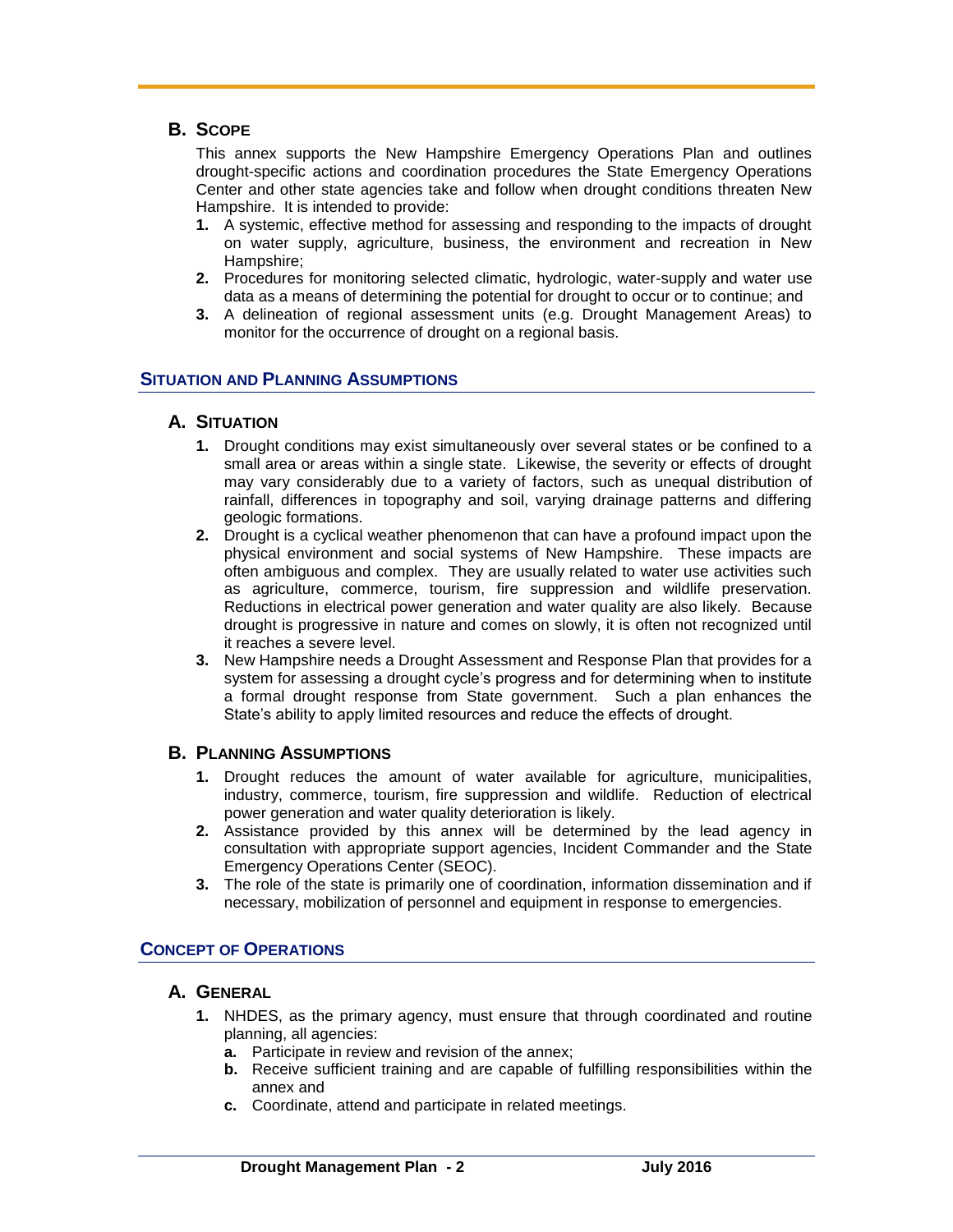- **2.** All agencies included in the annex will develop and maintain a list of Support Agency point of contact.
- **4.** Activities in the SEOC during periods of activation will be coordinated by developing and maintaining a duty schedule;
- **5.** Equipment requests and inventories will be made by using the National Incident Command System Typing, whenever possible. Status of committed and uncommitted resources is tracked during the activation of the SEOC.
- **6.** Unified Command is used to manage assets in the field due to the number and variety of government and private sector organizations that may be involved.

## **B. ORGANIZATION**

**1. Organizational Chart (Command & Control):** shall function according to the command structure needs of the event. If the SEOC is activated, the structure in the SEOC will be determined and the appropriate ESF will lead. Presumably ESF #11 Agriculture, Natural and Cultural Resources will provide resources and oversight.

#### **2. Administration**

- **a.** The plan is comprised of three systems a preparedness system, an assessment system and a response system
- **b.** A Drought Management Team (DMT) comprised of officials representing specific activities or interests that can be impacted by drought are assembled to inform state agencies. It activates this Drought Response Plan, makes water supply assessments and projections, selects or develops specific formats for routine and special reports regarding water supply, identifies need for additional water supply information, and compiles all assessments of water supply capability to withstand drought impact. It is important to note that the DMT may be active outside SEOC activation. When necessary, because of drought impacts, the DMT may request SEOC activation by declaring a stage of drought. The Water Division, NH Department of Environmental Services, is the lead agency for the DMT and designates an employee of the Department to serve as Chair of the DMT. The DMT meets at least once in each calendar year to maintain appropriate agency readiness and participation. The DMT meets as necessary on the call of the Chair to respond to drought conditions.
- **c.** The following agencies and officials representing specific activities or interests are members of the DMT:
	- 1. NH Department of Homeland Security and Emergency Management
	- 2. NH Dept. of Agriculture, Markets and Food
	- 3. NH Dept. of Safety, Division of Fire Safety
	- 4. NH Department of Resources and Economic Development
	- 5. NH Office of Energy and Planning
	- 6. NH Fish and Game
	- 7. NH Department of Health and Human Services
	- 8. NH Department of Environmental Services
	- 9. NH Water Well Board
	- 10. Public Utilities Commission Water & Gas Division
	- 11. Public Utilities Commission Electric Division
	- 12. NH State Climatologist
	- 13. UNH Cooperative Ext.
	- 14. US Army Corps of Engineers
	- 15. United States Geologic Survey
	- 16. USDA NASS New England Field Office
	- 17. USDA Farm Service Agency
	- 18. NH Water Works Association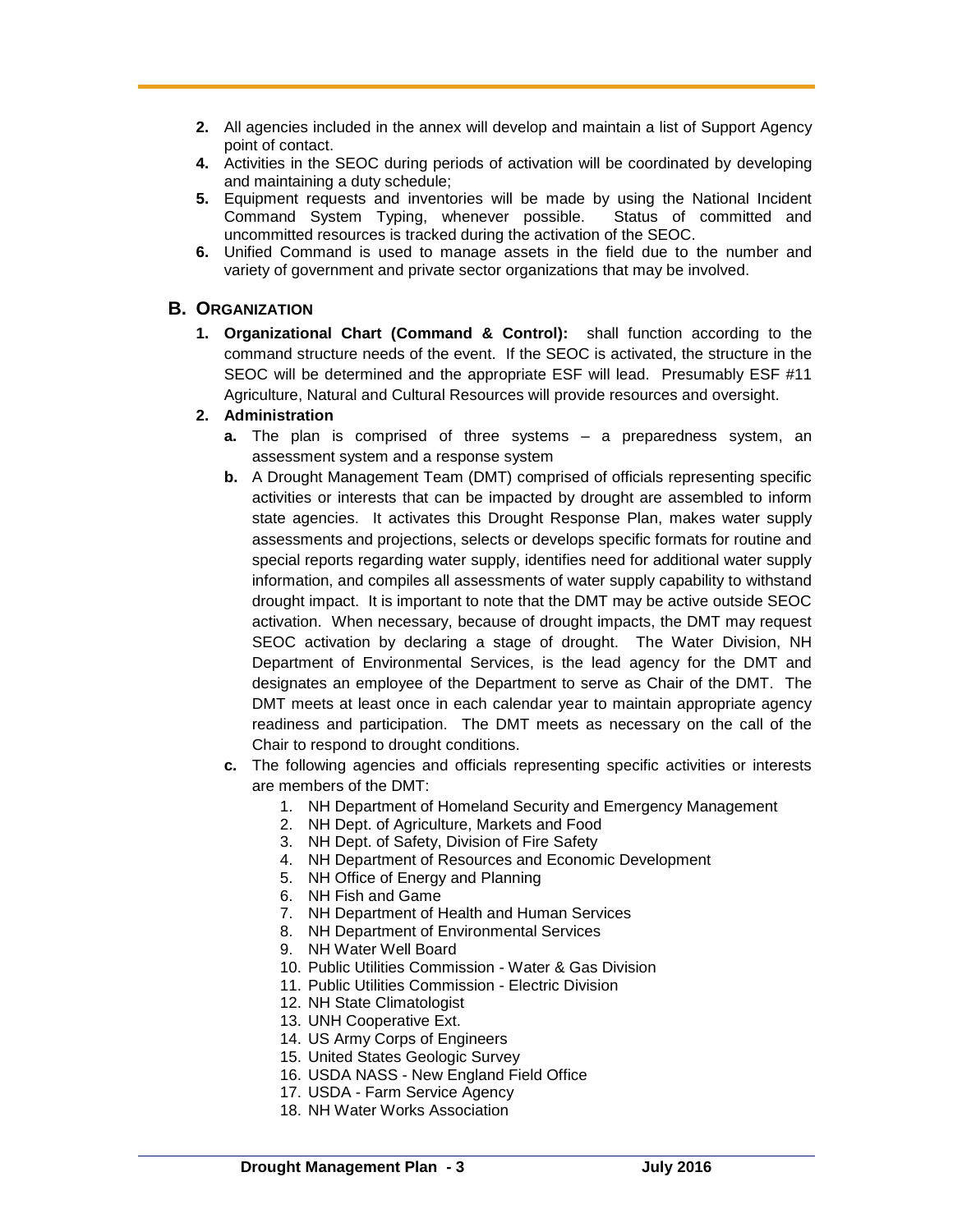- 19. NH Business and Industry Association
- 20. NH Farm Bureau
- 21. Public Service of New Hampshire
- 22. Granite State Hydropower Association
- 23. NH Health Officers Association
- 24. Association of Regional Planning Commissions
- 25. NH Rivers Management Advisory Committee
- 26. NH Lakes Management Advisory Committee
- 27. Ski NH
- 28. Manchester Water Works
- 29. City of Portsmouth
- 30. Local Government Center
- 31. Granite State Rural Water

The DMT Chair may invite other agencies and organizations that represent activities or interests impacted by drought including local governments, utilities, agriculture, agribusiness, forestry, manufacturing, and others as appropriate, to designate representatives to serve on the DMT or to participate in the work of the DMT with respect to drought related issues.

- **d.** The DMT carries out the following specific tasks:
	- **1.** Review and update procedures upon activation.
	- **2.** Make assessments and projections and issues drought advisories (all based on technical factors). Advisories are tailored for specific drought management areas, since drought is rarely homogeneous across the state.
	- **3.** Select or develop specific formats for reporting assessment and projection information.
	- **4.** Determine requirements for routine and special reports.
	- **5.** Synthesize data to provide availability/storage estimates by drought management area or other appropriate demarcation.
	- **6.** Identify resource information gaps and make recommendations to fill them.
	- **7.** Obtain site-specific data to provide task forces with water availability/shortage estimates by drought management area or other demarcation.
	- **8.** Meet as necessary to gather, review and disseminate information on the drought situation throughout the State.
	- **9.** Coordinate and maintain information on response activities.
	- **10.** Collect information on grants, loans, and other drought emergency assistance measures.
	- **11.** Develop methods for needs assessments and working with current problems.
	- **12.** Develop and implement a process for recording the extent of mitigation that occurs in each drought emergency situation.
	- **13.** On a recurring basis, routinely provide a Water Supply Report comprised of information on precipitation, stream flow, reservoir storage levels, Palmer and other drought indices, weather forecasts and other pertinent data.
	- **14.** Provide supplemental reports whenever a significant weather event occurs.
	- **15.** Place continuous emphasis on providing accurate, real-time assessments of water availability.

#### **PHASED ACTIVITIES**

#### **A. PREPAREDNESS ACTIVITIES**

- **1. General**
	- **a.** Personnel should integrate NIMS principles in all planning. All personnel must complete all required NIMS training.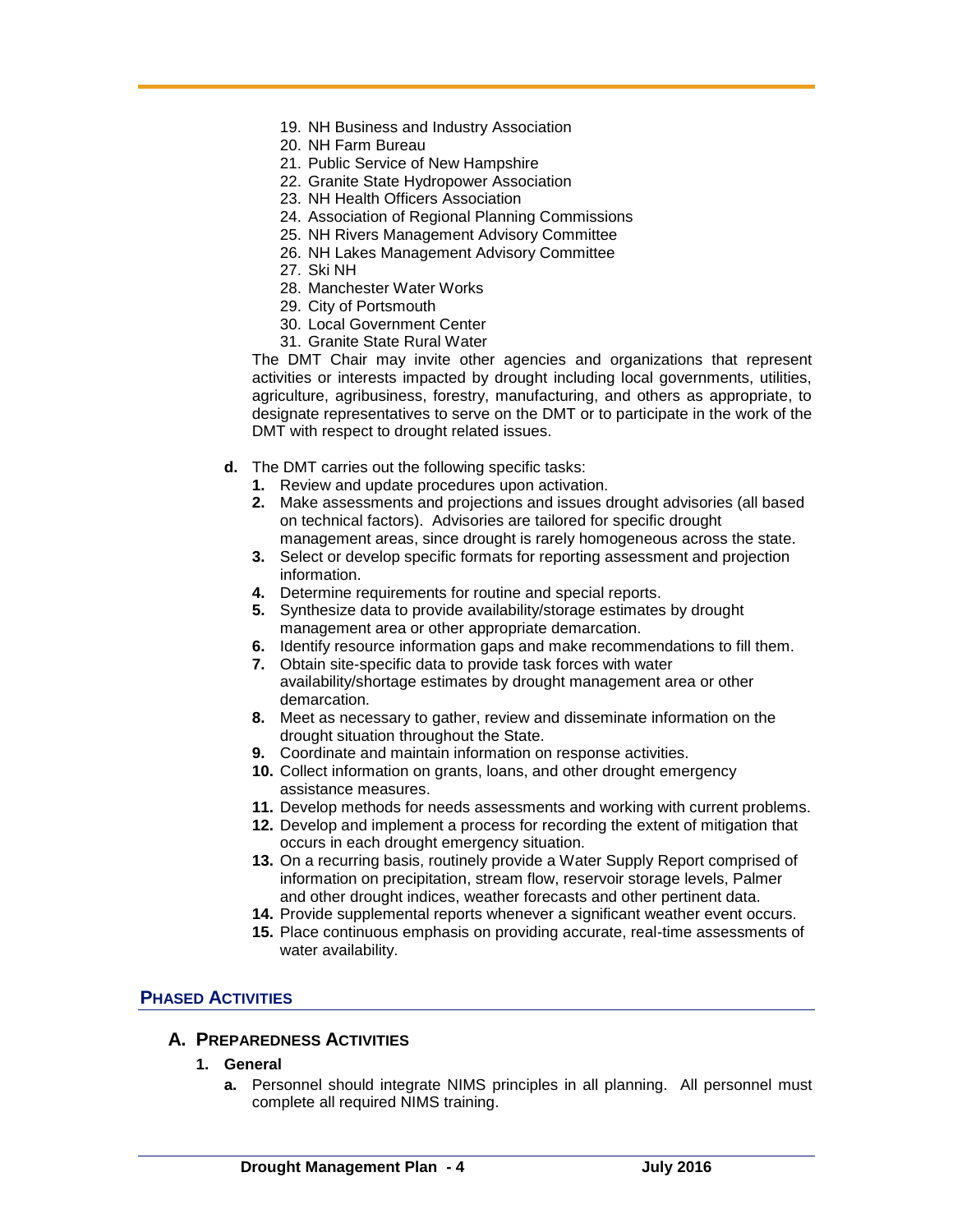- **b.** Keep public and private partners updated on preparedness activities. Develop and disseminate situation reports, as appropriate.
- **c.** Maintain appropriate records for time worked and costs incurred by agencies during the incident/event.
- **d.** The DMT shall meet on an annual basis to review the annex in order to maintain preparedness.

#### **2. Drought Mitigation Information Resources**

The following information has been prepared to describe numerous measures to prepare for and respond to a water supply shortage associated with drought:

- **a.** Model municipal regulation to restrict residential lawn watering during a declared state of drought. This model regulation can be applicable to customers or water systems and residences with private wells;
- **b.** Model water system or village regulation to restrict discretionary uses of water;
- **c.** Model regulation for water efficient landscaping;
- **d.** Seventeen water efficiency publications that are applicable to the primary water uses in New Hampshire;
- **e.** An up-to-date list of approved bulk water purveyors and regulations for transferring bulk water into public water systems;
- **f.** An up-to-date database of licensed well drillers and licensed pump installers;
- **g.** Technical and financial assistance information and guidance for homeowners with dewatered private water supply wells; and
- **h.** Emergency plans for community water systems, including the identification of alternative sources of drinking water.

# **B. ASSESSMENT AND DROUGHT STAGES**

- **1.** The assessment systems use a broad range of information sources, gather and evaluate water resource data, and identify existing and future water shortage areas. The assessment system and criteria are shown in Table 1. The assessment system and associated criteria were developed by the University of New Hampshire in a document titled "Analysis of Drought Conditions in New Hampshire" and dated December 2014.
- **2.** The DMT shall assess water availability and drought impacts for each of the five Drought Management Areas identified in Figure 1.
- **3.** The New Hampshire Department of Environmental Services shall prepare a monthly summary of water resources data in accordance with paragraph a and b, above, unless the DMT has been activated and requests this information on an alternative schedule.
- **4.** The DMT shall be activated if the assessment system classifies a drought management area as being in a stage of moderate drought.

#### **C. RESPONSE ACTIVITIES**

- **1.** Upon activation of the DMT, all organizations listed in paragraph C of Section B, above, will provide representative staff to the DMT.
- **2.** The responses in Table 2, below, will be implemented in response to the observed drought classification.
- **3.** Personnel will be assigned to cover an activation of the SEOC for an extended period of time.
- **4.** Support requests and directives resulting from a Governor declared State of Emergency, USDA declared emergency and/or Presidential Disaster Declaration.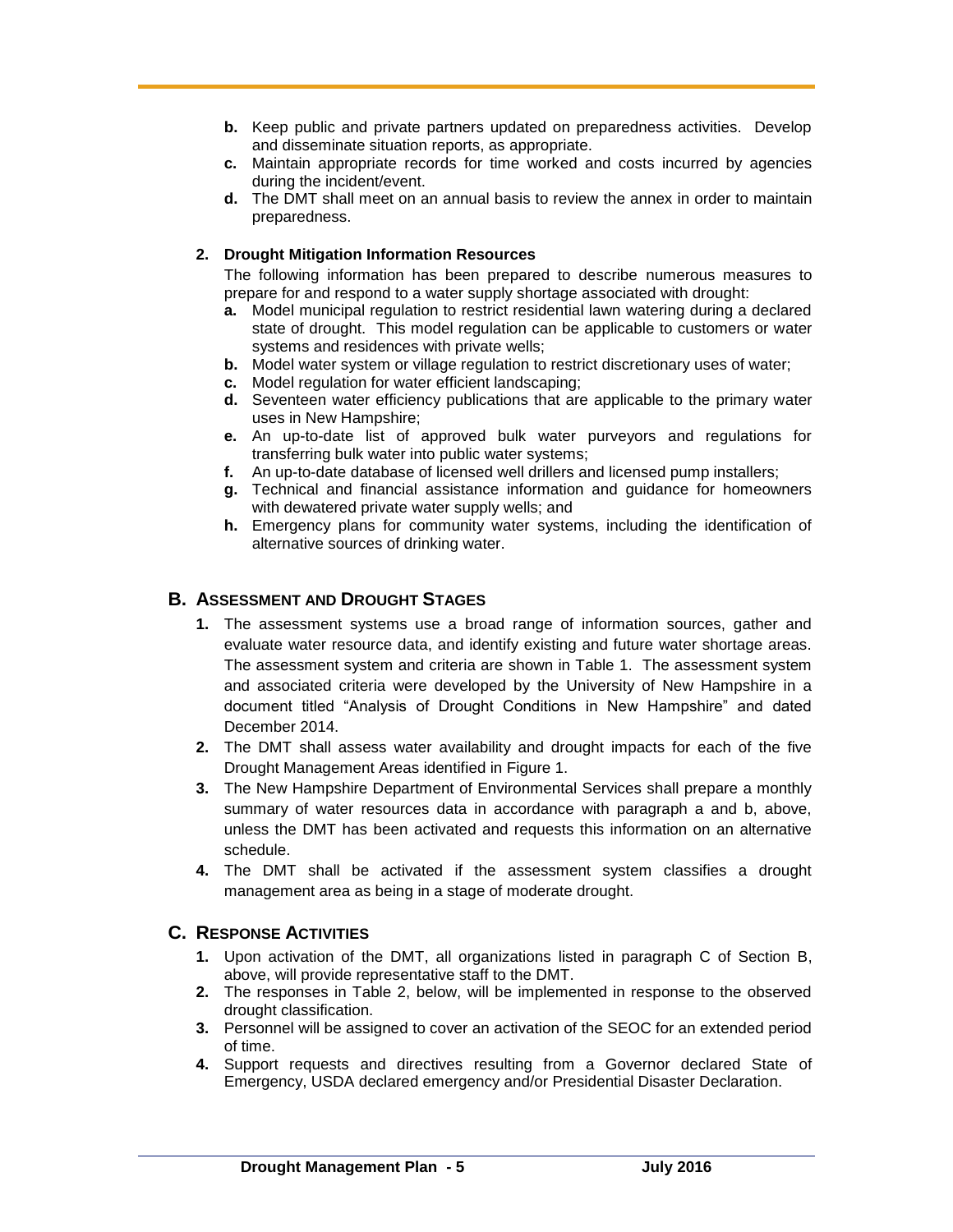- **5.** Prepare damage assessment documents to be submitted to HSEM and other appropriate agencies.
- **6.** Evaluate probability and time period of the recovery phase of the drought event.
- **7.** Continue development of an "After-Action Plan"

# **D. MITIGATION**

- **1.** Provide updates and briefings for any new personnel reporting for duty. Maintain and update disaster management system, as appropriate, for all agencies.
- **2.** Collaborate with other agencies regarding mitigation activities.
- **3.** Support requests and directives resulting from a Governor declared State of Emergency, USDA declared emergency and/or Presidential Disaster Declaration.
- **4.** Generate information to be included in SEOC briefings, situation reports, and/or action plans.

# **ROLES & RESPONSIBILITIES**

## **A. ACTIVITIES ASSOCIATED WITH FUNCTION**

- **1.** All primary and support agencies will provide available, trained personnel to serve as Drought Assessment and Response representatives in the SEOC.
- **2.** All primary and support agencies will maintain and update WebEOC.
- **3.** All personnel will support the development of situation reports and action plans during the activation of the SEOC.
- **4.** All personnel shall evaluate damage to activities, facilities and resources impacted by drought. Impact assessments shall be conducted in the threatened and/or impacted areas and task personnel for response and recovery work.
- **5.** All personnel shall maintain position logs in WebEOC, providing appropriate and pertinent information to the Lead organization.
- **6.** All personnel shall provide Subject Matter Experts (SMEs) as requested to support public notification, information and other emergency response activities.

# **B. AGENCY SPECIFIC**

#### **1. Lead Agency: Department of Environmental Services**

- **a.** Administer including management, planning, training, preparedness, assessment, response, recovery, and mitigation/redevelopment activities.
- **b.** Assign personnel to the duty schedule at the SEOC.
- **c.** Maintain a position log and mission tasking in WebEOC.
- **d.** Provide mutual aid data and points of contact.
- **e.** The Department's Drinking Water and Groundwater Bureau shall provide:
	- **1** Inspect and provide technical assistance to public water systems;
	- **2** Provide information to owners of private wells;
	- **3** Investigate water supply complaints and problems;
	- **4** Information about licensed pump installers and water well contractors;
	- **5** Water use data; and
	- **6** Water use restriction and water conservation information.
- **f.** The Department's Wastewater Engineering Bureau shall provide technical expertise on wastewater treatment facility.
- **g.** The Department's Wetlands Bureau will provide emergency regulatory review services for projects required due to drought impacts.
- **h.** The Department's Geological Survey shall provide geological information and expertise in the evaluation and mitigation of hazards associated with drought.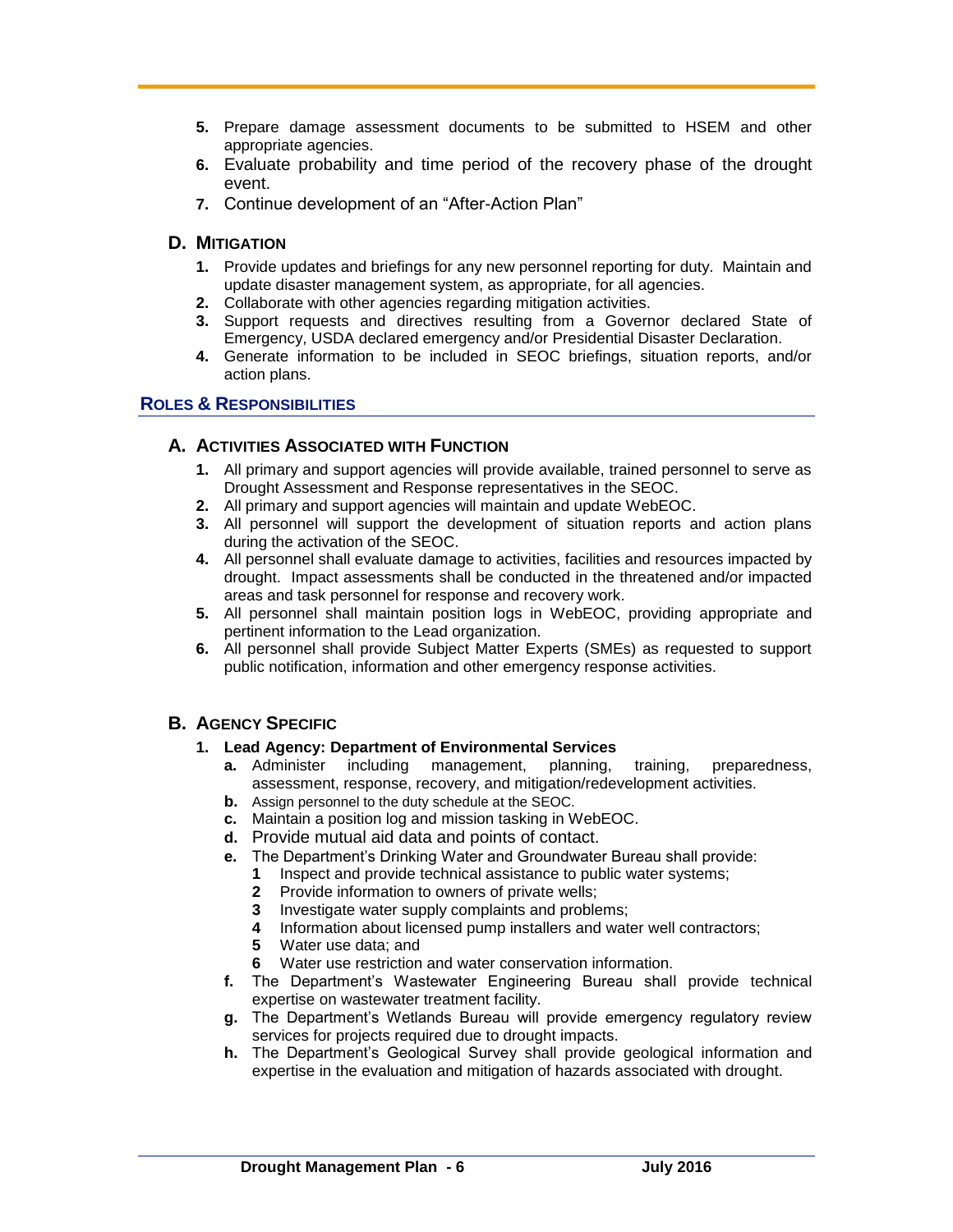**i.** The Department's Dam Bureau shall provide water impoundment information regarding the status of reservoirs. As necessary, recommendations shall be made relative to the operation of the reservoirs.

#### **2. Support Agencies**

- **a.** Department of Agriculture
	- **1.** Provide outreach and education regarding water conservation use measures for agriculture.
	- **2.** Conduct damage assessment and provide information on agriculture.
	- **3.** Interface with federal agricultural agencies.
- **b.** Public Utilities Commission
	- **1.** Coordinate with utilities to assess and manage utility impacts and energy loss.
	- **2.** Provide a liaison for the NH public and private electric, natural gas, water, sewage, and communications industry and coordinating groups.
- **c.** Department of Resources and Economic Development
	- **1.** Manage the potential for and respond to fire suppression in private and public forests.
- **d.** New Hampshire Fish and Game
	- **1.** Manage and protect wildlife; and
	- **2.** Coordinate with the Department of Environmental Services relative to the operation of water impoundments.
- **e.** All Department of Health and Human Services
	- **1.** Assist Emergency Management in meeting individual needs.
- **f.** US Army Corps of Engineers (USACE)
	- **1.** Assist in modifying the operation of federally owned dams as warranted by the management of impacts.
- **g.** Private Sector Mutual Aid/Professional Associations
	- **1.** Participate, as requested and as resources allow, in the fulfillment of the missions and tasks.

# **FEDERAL RESPONSE INTERFACE/STATE & INTERNATIONAL MUTUAL AID**

**A.** The effect of drought may impact water resources in New Hampshire that are interconnected with water resources in adjacent states or Canada. The Commissioner, or his/her designee, of the applicable agency shall coordinate with the appropriate out-ofstate officials in responding to drought related impacts.

# **ADMINISTRATION AND LOGISTICS**

#### **A. POLICIES**

- **1.** All agency plans provide for administrative and logistical support necessary to maintain a 24-hour, 7 day a week sustained operation.
- **2.** Administrative and logistical support of operational field elements is the responsibility of each participating agency.
- **3.** Provision is made by each participating agency to record all resources used in support of the emergency operation and provide such information to the Finance and Administration Section for consolidation and recording.
- **4.** Participating agencies will be notified when threshold levels are reached for implementation of any federal assistance programs or requests from mutual aid compacts.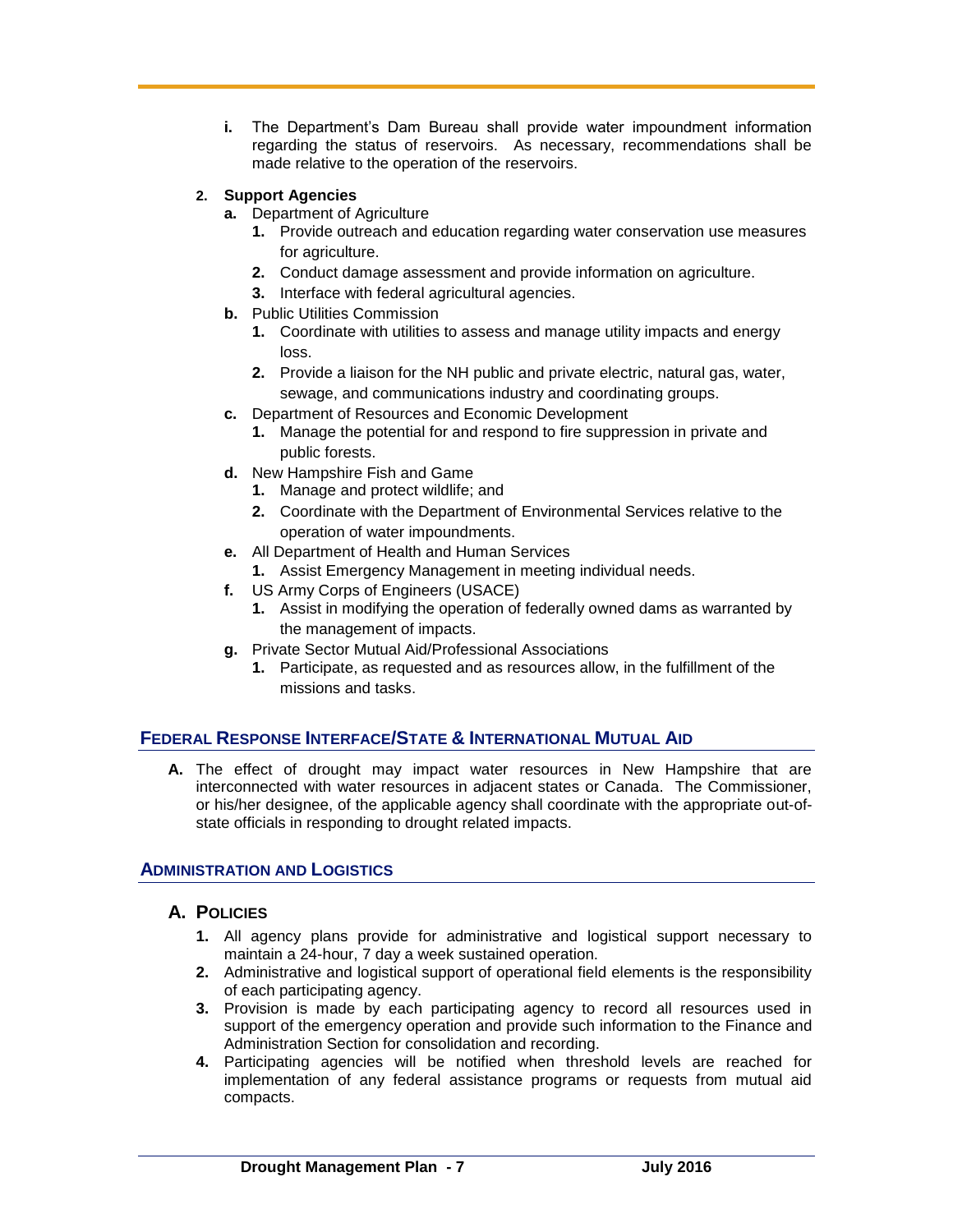# **B. NOTIFICATION AND REPORTING**

# **1. Notification**

- **a.** NHDES will notify HSEM that a stage of drought has the potential to occur that threatens or impacts an area of New Hampshire. .
- **b.** HSEM personnel will make the decision to activate the SEOC and determine level of activation.
- **c.** If SEOC activation is determined to be necessary, the HSEM Agency Liaison will notify the Lead Agency of the activation and request designated personnel to report to the SEOC or to remain on stand-by.
- **d.** The Lead Agency will then notify the appropriate Support Agencies and determine coverage/duty roster for the desk in the SEOC. WebEOC will be utilized to provide continuous situational awareness.
- **e.** All agencies will make appropriate notifications to their appropriate personnel.
- **f.** The above notification process will be utilized for all phases of activation and activities.

## **2. Event Reporting**

- **a.** Event and position logs should be maintained by each participating agency in sufficient detail to provide historical data on activities associated with the incident response.
- **b.** Agencies are also expected to keep the Lead agency updated on all activities and actions.
- **c.** All financial reporting will be done through the Lead Agency on behalf of their support agencies. All financial management documents must comply with standard accounting procedures and applicable agency, State and Federal guidelines, rules, standards and laws.

# **3. Agreements/MOUs, etc.**

Lead and Support Agencies will maintain up-to-date agreements and Memorandums of Understanding, Letters of Agreement (MOU/LOA) with various other agencies, regions, states or countries, as appropriate. Each agency is responsible for keeping these documents updated with appropriate points of contact. Support Agencies should keep the Lead Agency informed of any such agreements which may impact resources or capabilities during a drought emergency.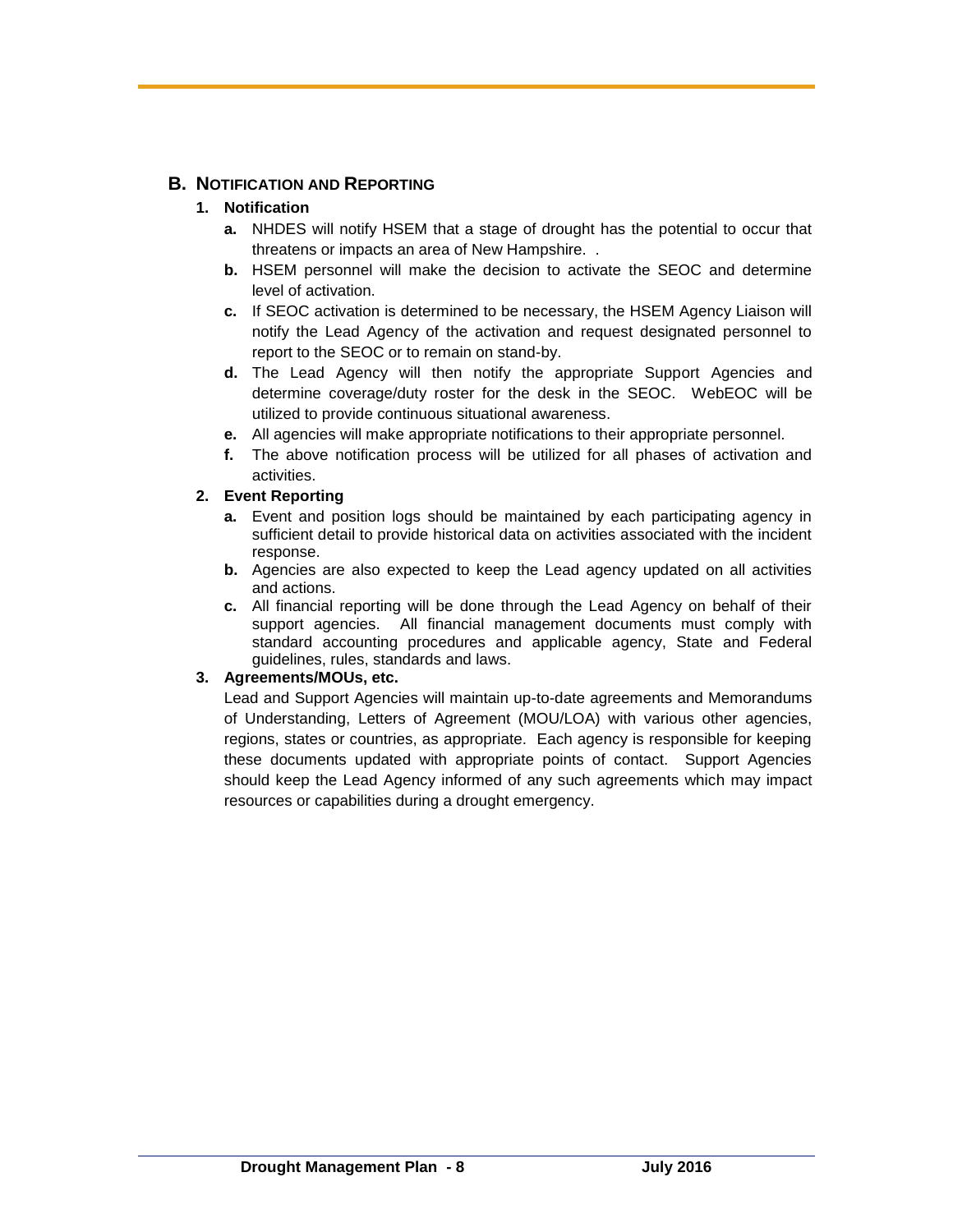# **ATTACHMENTS**

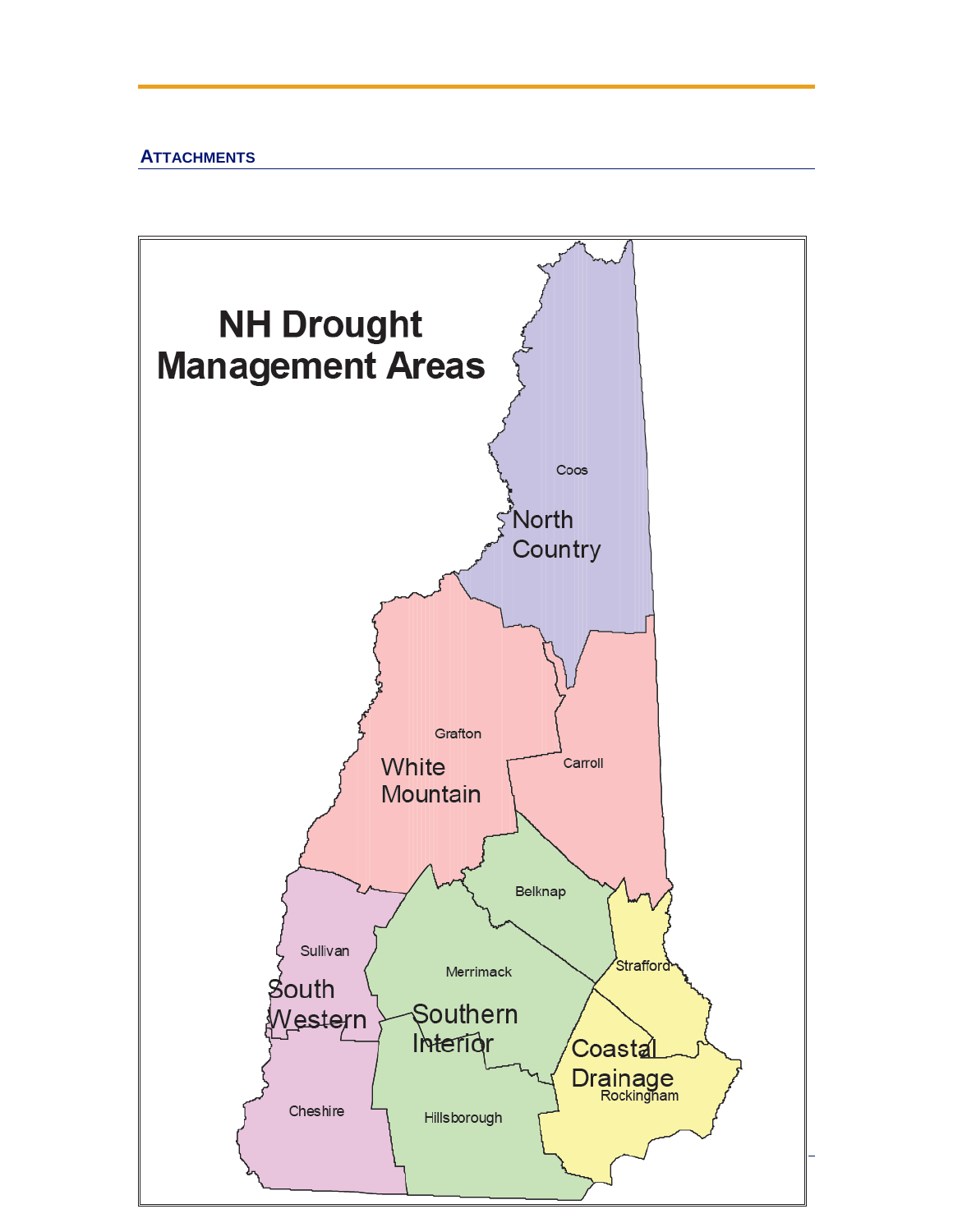# **Table 1: NH DROUGHT MANAGEMENT PARAMETERS SUMMARY**

A summary of recommended drought triggers for different drought levels. Recommendations for Standardized Precipitation and Palmer Indices are based on index values computer from meteorological data for each drought management area. These differ significantly from those provided by the National Climate Data Center.

|                                                                                                    | <b>WATCH</b>                                                | <b>ALERT</b>                                                | <b>WARNING</b>                                                 | <b>EMERGENCY</b>                                               | <b>DISASTER</b>                                                |  |  |
|----------------------------------------------------------------------------------------------------|-------------------------------------------------------------|-------------------------------------------------------------|----------------------------------------------------------------|----------------------------------------------------------------|----------------------------------------------------------------|--|--|
|                                                                                                    | D <sub>0</sub>                                              | D <sub>1</sub>                                              | D <sub>2</sub>                                                 | D <sub>3</sub>                                                 | D4                                                             |  |  |
|                                                                                                    | Abnormally Dry                                              | Moderate                                                    | Severe                                                         | Extreme                                                        | Exceptional                                                    |  |  |
| Conditions to be used by NH Drought Management Team as basis for recommendations to the US Drought |                                                             |                                                             |                                                                |                                                                |                                                                |  |  |
| <b>Monitor</b>                                                                                     |                                                             |                                                             |                                                                |                                                                |                                                                |  |  |
| <b>PRECIPITATION</b><br>1-month SPI<br>3-month SPI<br>6-month SPI<br>12-month SPI                  | < 0.0<br>Not Applicable<br>Not Applicable<br>Not Applicable | Not Applicable<br>< 0.0<br>Not Applicable<br>Not Applicable | Not Applicable<br>$< -1.0$<br>Not Applicable<br>Not Applicable | Not Applicable<br>Not Applicable<br>$< -1.0$<br>Not Applicable | Not Applicable<br>Not Applicable<br>Not Applicable<br>$< -1.0$ |  |  |
| <b>STREAMFLOW</b><br>28-day streamflow<br>65% normal                                               | Up to 1 Month                                               | 1-3 Months                                                  | 3-6 Months                                                     | 6-9 Months                                                     | >9Months                                                       |  |  |
| <b>PALMER INDEX</b><br><b>PDSI</b>                                                                 | Not Applicable                                              | < 0.0                                                       | $< -1.0$                                                       | $<-2.0$                                                        | $< -3.0$                                                       |  |  |
| <b>GROUNDWATER</b>                                                                                 | Not Applicable                                              | Monthly Levels Drop<br><b>Below Mean</b>                    |                                                                | Monthly Levels Persist Below Monthly Mean                      | Not Quantified                                                 |  |  |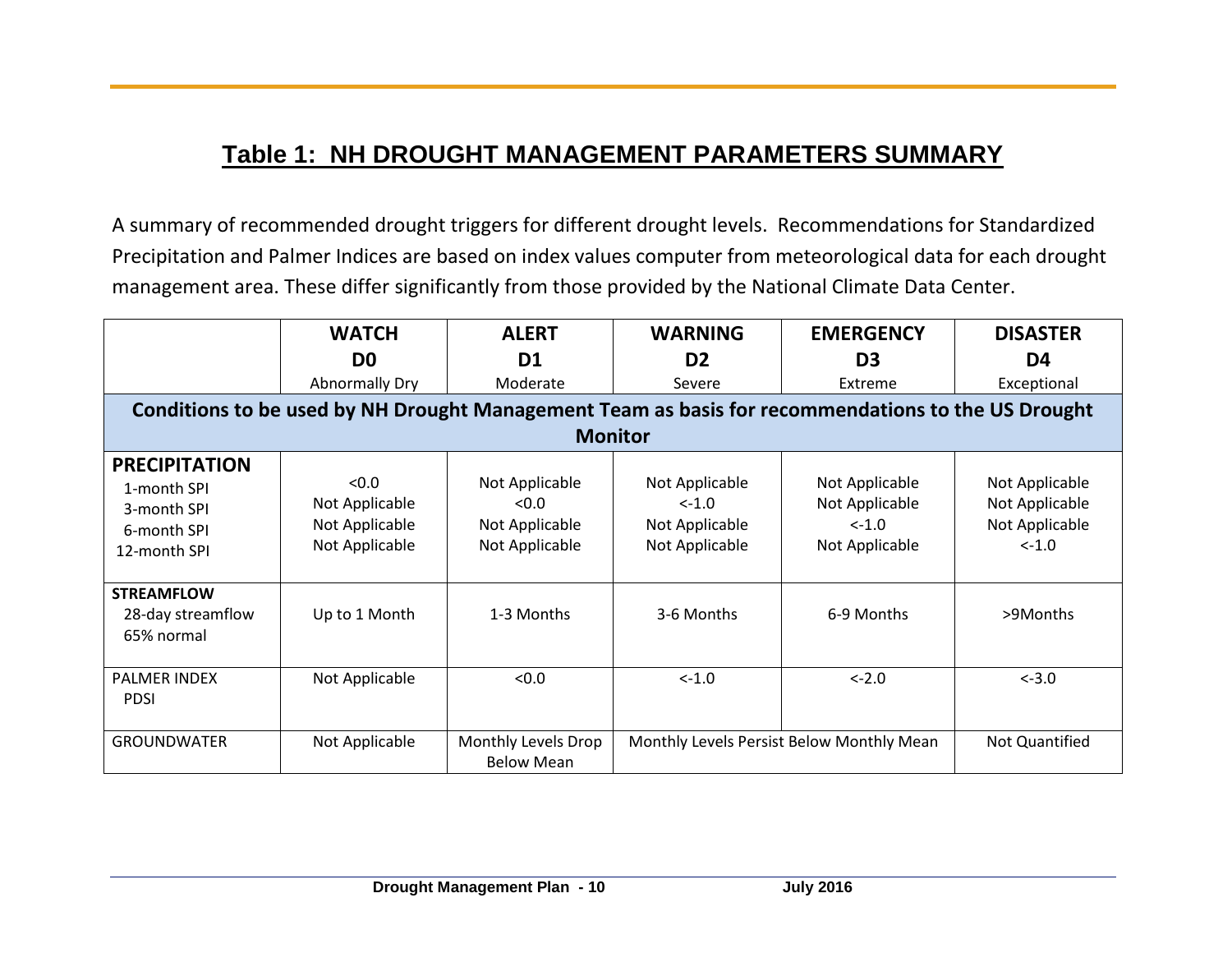| Table 2: General Response to Stages of Drought in Drought Management Areas                                      |                                   |                                                                                                                                                                                                                                                                                                                                                                                                                                                                                                                                                                                                                                                           |  |  |  |
|-----------------------------------------------------------------------------------------------------------------|-----------------------------------|-----------------------------------------------------------------------------------------------------------------------------------------------------------------------------------------------------------------------------------------------------------------------------------------------------------------------------------------------------------------------------------------------------------------------------------------------------------------------------------------------------------------------------------------------------------------------------------------------------------------------------------------------------------|--|--|--|
| <b>NHDES or DMT Drought</b><br><b>Management Area Drought</b><br><b>Stage Classification</b>                    | <b>Drought</b><br><b>Severity</b> | <b>Actions to Be Implemented and Sustained Until</b><br><b>Drought Conditions Have Subsided</b>                                                                                                                                                                                                                                                                                                                                                                                                                                                                                                                                                           |  |  |  |
| Normal                                                                                                          | Normal                            | Hydrologic data is monitored by NHDES and significant<br>information is sent to the Division of Homeland Security and<br><b>Emergency Management</b>                                                                                                                                                                                                                                                                                                                                                                                                                                                                                                      |  |  |  |
| <b>Drought Emerges</b>                                                                                          | Abnormally Dry                    | • NHDES monitors hydrologic data and communicates<br>trends to the DMT<br>• NHDES releases press releases on water conservation<br>• NHDES notifies all water utilities to communicate with<br>their customers to practice water conservation<br>• NHDES urges residents to cooperate with local utilities<br>as conditions may be worse in specific areas requiring<br>greater efforts in accordance with the adopted utility plan<br>• NHDES urges residents and businesses to cut back on<br>unnecessary water use, such as lawn watering, washing<br>cars, etc.<br>• Provide drought assessment and mitigation information                            |  |  |  |
| <b>DMT Determines Threshold</b><br>Conditions for Drought Have Been<br>Met<br><b>DMT Determines Drought Has</b> | Moderate Drought                  | on nh.gov/nhready<br>• DMT is activated and monitors hydrologic data and<br>developing trends.<br>• DMT begins issuing drought advisories through NHDES'<br>Public Information Officer and provides drought status<br>information to the Division of Homeland Security and<br><b>Emergency Management</b><br>• Water systems and municipalities are encouraged to<br>implement outdoor residential lawn water restrictions<br>• State agencies assembles data necessary to assess<br>Governor's request for a Presidential Disaster<br>Declaration or USDA Secretarial Declaration is<br>warranted<br>• DMT may request Emergency Operations Center (EOC) |  |  |  |
| Increased in Severity                                                                                           | Severe Drought                    | activation if drought impact requires.<br>• HSEM appoints a Joint Public Information Officer if EOC<br>activation occurs.<br>• Public service announcements and/or news conferences<br>are conducted notify the public of the occurrence of<br>drought and ongoing responses.<br>• Recommend implementation of mandatory water<br>conservation measures which affect all non essential<br>water uses                                                                                                                                                                                                                                                      |  |  |  |
| DMT Determines Indicators and<br>Forecasts Worsen and Unmet<br>Needs Prevail and Worsen                         | Exceptio<br>Drought<br>त्त        |                                                                                                                                                                                                                                                                                                                                                                                                                                                                                                                                                                                                                                                           |  |  |  |
|                                                                                                                 |                                   |                                                                                                                                                                                                                                                                                                                                                                                                                                                                                                                                                                                                                                                           |  |  |  |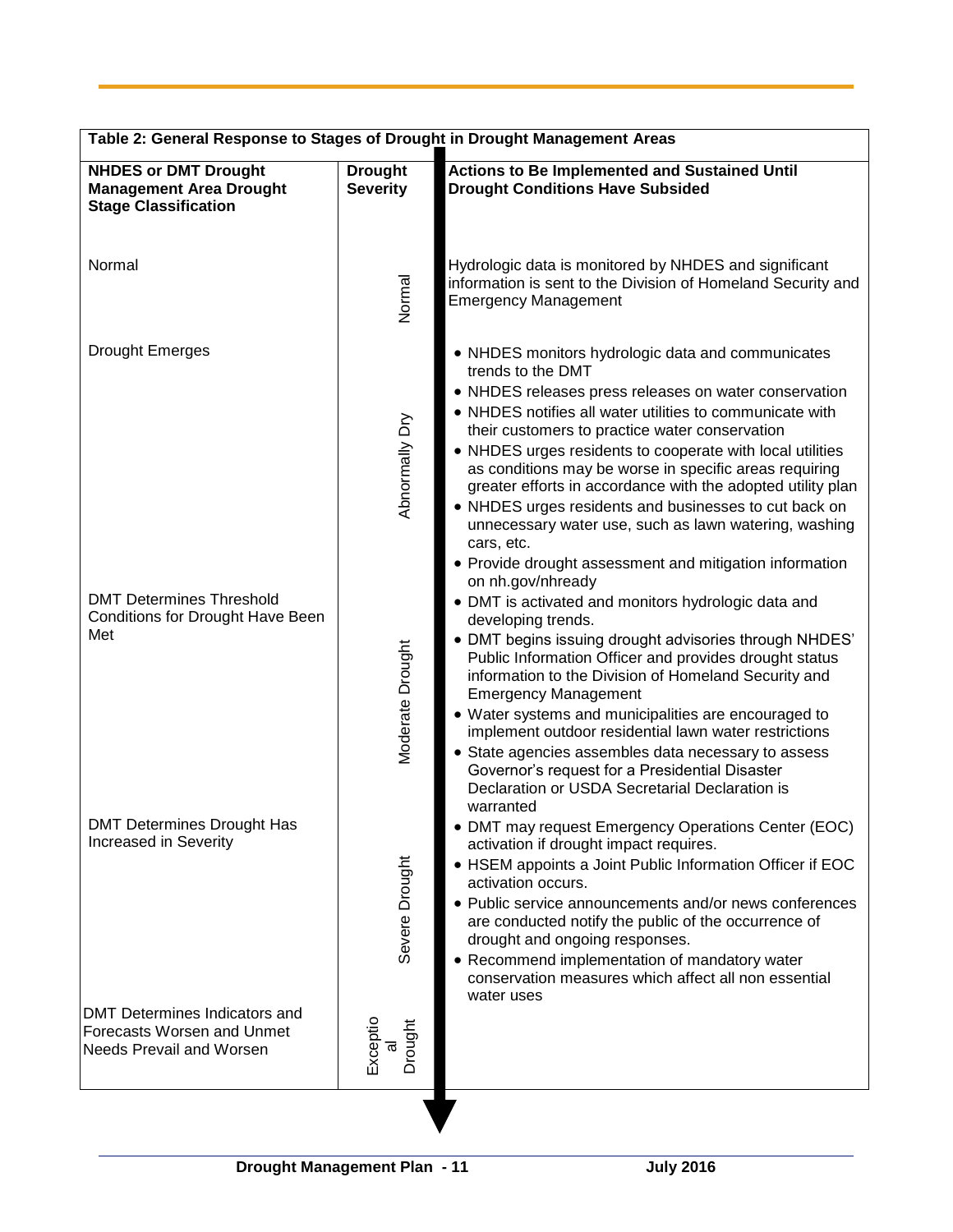#### **Legal Authorities Relevant to Drought Management**

The following state and municipal authorities affecting water use and water use management during drought have been established:

- **a.** In accordance with RSA 41:11-d, the local governing body may establish regulations restricting the use of water from private wells or public water systems for residential outdoor lawn watering when administrative agencies of the state or federal government have designated the region as being under a declared state or condition of drought.
- **b.** In accordance with RSA 184:97, the Milk Sanitation Board**,** in the event of a serious disaster, including a drought, which results in an unusual nonseasonal shortage of milk or milk products, has the power to suspend any part or all of the regulations made under the authority of this subdivision; to promulgate other or additional emergency regulations; to suspend part or all of the requirements of this subdivision pertaining to inspection and the requirement relating to the licensure of out-of-state milk plants from which milk or milk products are derived and pertaining to the inspection of all out-of-state milk producers and milk distributors; provided, however, that the milk sanitation board shall be satisfied that any such source of milk and milk products so admitted shall not constitute a public health threat to the people of this state. Any such suspension and any such emergency regulations shall be for the duration of the emergency.
- **c.** In accordance with RSA 227-L:15, the Governor, upon the recommendation of the Director of Forest and Lands, when there is danger of starting fires in the woodlands of the state due to a period of protracted drought or excessive dryness which requires extraordinary precautions, may, with verbal approval of the council, by official proclamation, prohibit smoking in or near woodlands and prohibit the kindling of any open fire in or near woodlands in any or all parts of the state for such time as they may designate. Whoever is found guilty of violating the provisions of any proclamation issued pursuant to this section shall be guilty of a violation.
- **d.** In accordance with RSA 485-C:23, the department may approve a new large groundwater withdrawal without compliance with RSA 485-C:14, RSA 485-C:21, or RSA 485-C:22 to protect human health and the environment in the event that circumstances beyond the control of the person requesting the withdrawal occurs, such as drought.
- **e.** Water withdrawal permits issued by NHDES contain provisions that limit water withdrawals associated with certain water uses when drought conditions occur.
- **f.** In accordance with RSA 485:4:II, NHDES can order an existing public water system extend service to an area impacted by a water supply emergency.
- **g.** In accordance with RSA 482:4, NHDES has authority to direct dam owners to store or release waters in response to emergencies where the public health or safety may be jeopardized.
- **h.** The Public Utilities Commission has authority, which can be exercised relative to the operation and management of utilities in times of emergencies.
- **i.** Local governing bodies including cities, town and village districts have numerous powers which can be exercised to protect the public health and welfare.
- **j.** The US Army Corps of Engineers has the following authority to modify the mode of operation of their network of flood control reservoirs to lessen the impact of drought on streamflows.
	- **1.** Drought Contingency Water, Section 6 of the 1944 Flood Control Act. When available, the Corps can sell surplus water to a state or political subdivision, which agrees to act as a wholesaler.
	- **2.** Planning Assistance to States, PL 93-251, as amended. States may obtain Corps water resources planning expertise on 50-50 cost shared studies to develop plans related to the overall state water plan. This plan must be developed prior to any water shortage in order to be effective.
	- **3.** Reallocation of Storage, PL 85-500. This permits the reallocation of storage from an existing purpose to municipal and industrial water supply. This plan must also be developed prior to any water shortage in order to be effective.
	- **4.** Interim use of municipal and industrial for Irrigation, Section 931, PL 99-662. This program is limited in that it is only applicable to certain projects.
	- **5.** Drought Contingency Plans for Corps Reservoirs provides for release of water from Corps reservoirs during drought. These plans are not required by law, but are part of the operation of Corps reservoirs.
	- **6.** Emergency Well Construction. PL 84-99, as amended, authorizes the construction of wells or the transport of water. This should also be considered as a program of last resort.
- **k.** The US Department of Agriculture (USDA) has a loan program that can be utilized to assist with water supply shortages (Rural Development Home Repair Loan/Grant Application Section 504). The loan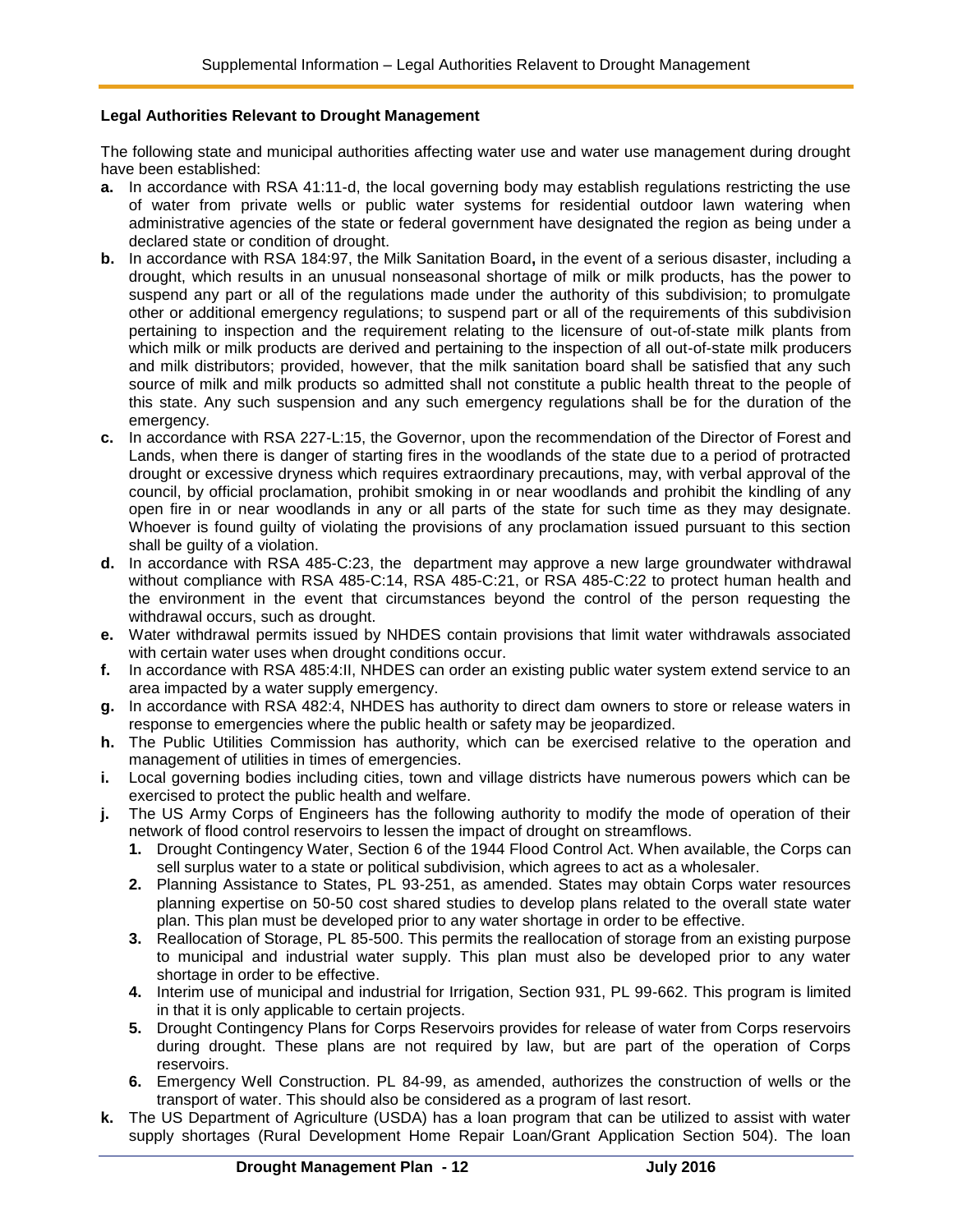program is only available for people who live in rural communities (population less than 20,000) and make less than 50 percent of the median household income in the area. In some instances grants are available to people that are over the age of sixty two.

**l.** USDA also maintains another low interest loan program called the Household Water Well System Grant Program. This program typically requires applications be submitted by an annual deadline. Homeowners with private wells are eligible for low interest loans under this program, but historically larger projects associated with private water systems have been funded by this program.